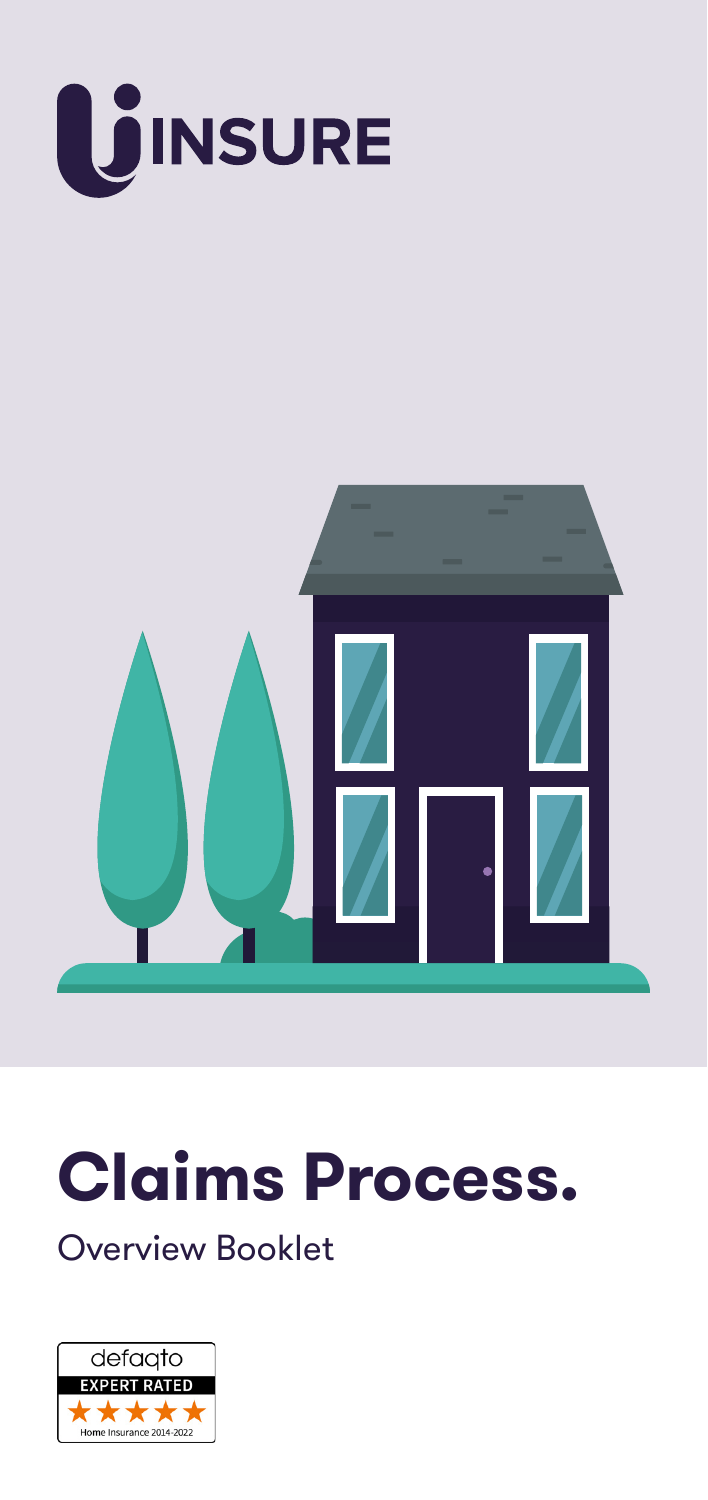# **Peace of mind that you're covered when you need us most**

We are committed to delivering the highest standards in our claims process. Our friendly experienced claims team are available to support you. They're UK based and help is available 24/7.

All our policies are 5 Star Defaqto rated, to give you the highest levels of cover possible, every time.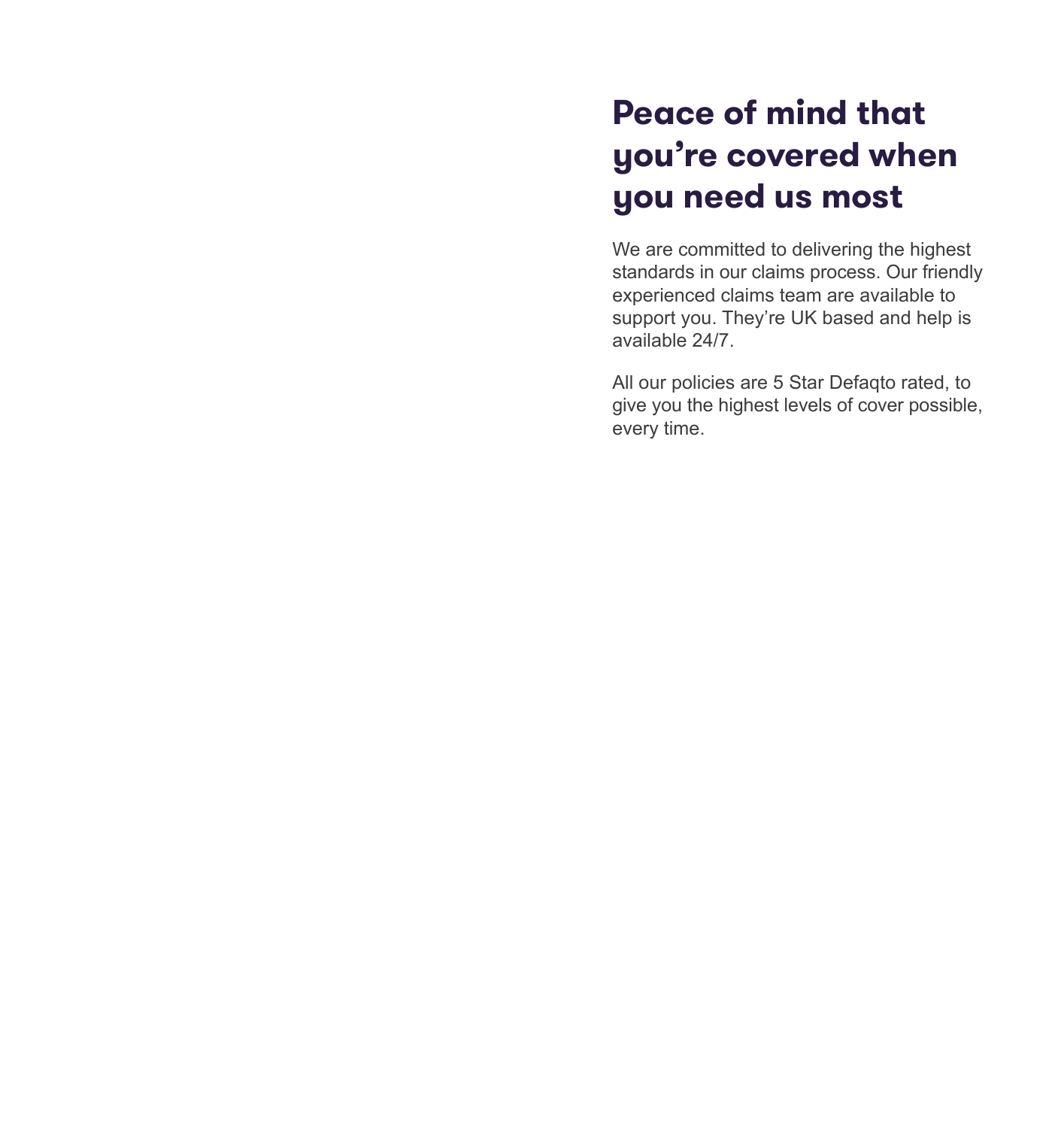## **Choose the right cover**

Our competitive pricing means that you don't need to worry about low cover limits or losing out on essential cover. However, you can still tailor your insurance to suit your needs. With our market-leading optional extras, you can choose how much cover you'd like to receive.

#### **Our cover:**

- We cover your buildings up to £1m as standard to protect against loss or damage to the structure of your home.
- Your contents are covered up to £75,000 as standard, with the option to increase this to £100,000.
- We offer a one-year guarantee on home repairs carried out by insurer appointed builders.
- We'll provide up to £200,000 towards the cost of alternative accommodation should your home become inhabitable.
- Unlike some other insurers, we'll pay to trace the source of a leak and make good any damage caused.
- We'll replace your contents for new if they are lost, stolen or beyond repair.

## **Optional extras:**

- Home Emergency Cover
- Family Legal Protection
- Accidental Damage
- Personal Possessions Cover

## **What's not covered**

We're really sorry but here are some examples of things we can't help with - read read your policy documents to understand everything that is covered.

- Wear and tear such as a washing machine that has stopped working because it's old, or a boiler that hasn't been serviced in line with manufacturers recommendations.
- Damage caused by pets.
- Damaged fence panels after a storm.
- Accidental damage when your home is unfurnished or unoccupied.

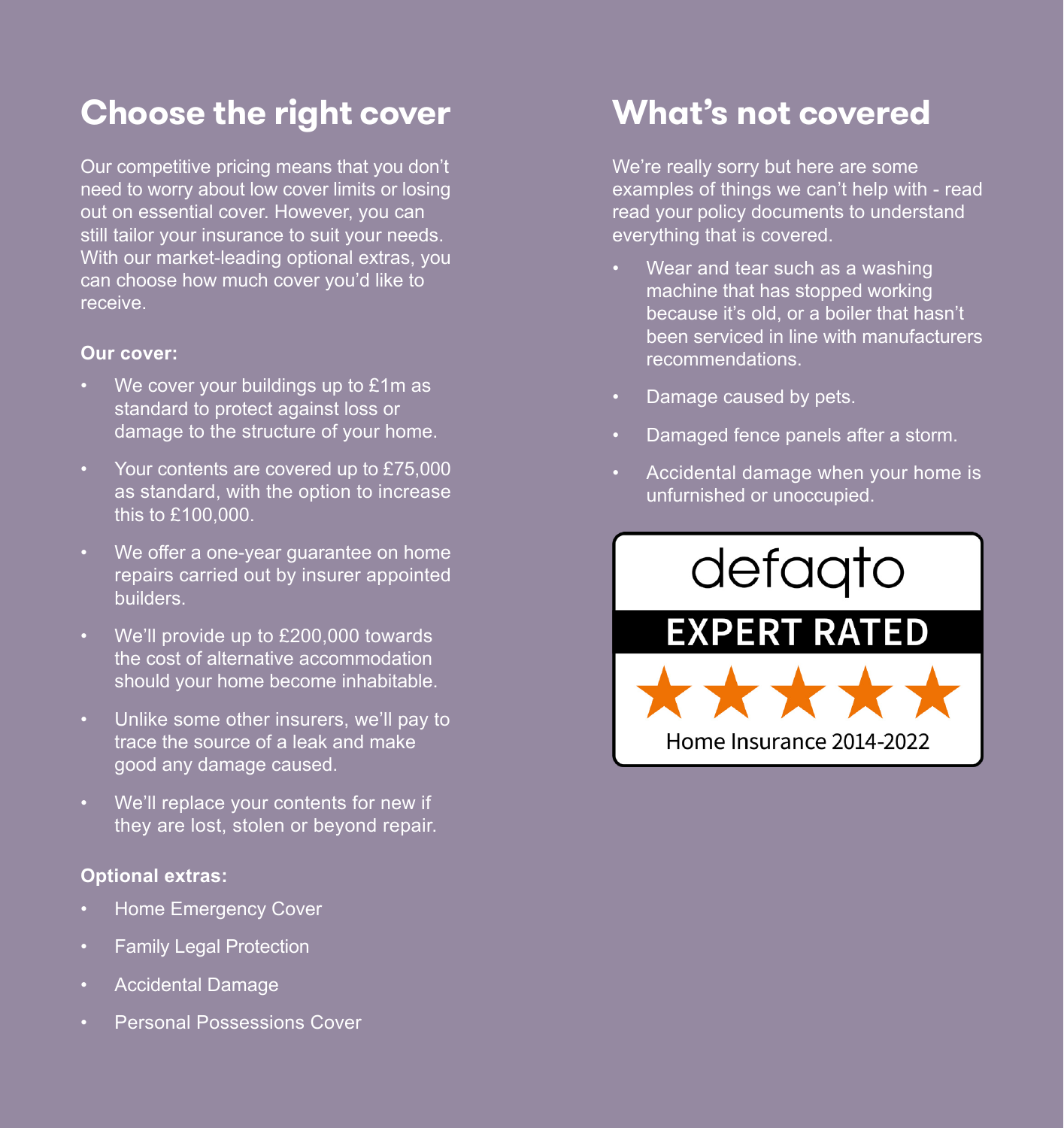

Amount paid out over the last 5 year

# **Claims statistics 2021 top 3 claims**

| <b>Accidental damage</b> | 39.2% |
|--------------------------|-------|
|                          |       |
| <b>Escape of water</b>   | 27.5% |
|                          |       |
| <b>Storm</b>             | 18.2% |



*\*Statistics are based on Uinsure claims data for 2021*

## **£161,576.55**

The largest claim in 2021 due to a Lightning Strike



## **£114,063.60**

Highest claim paid for escape of water in 2021

## **£1,871**

Average claim value which is a 35% increase from 2020



## **9.75%**

Decrease in claims raised in 2021 compared to 2020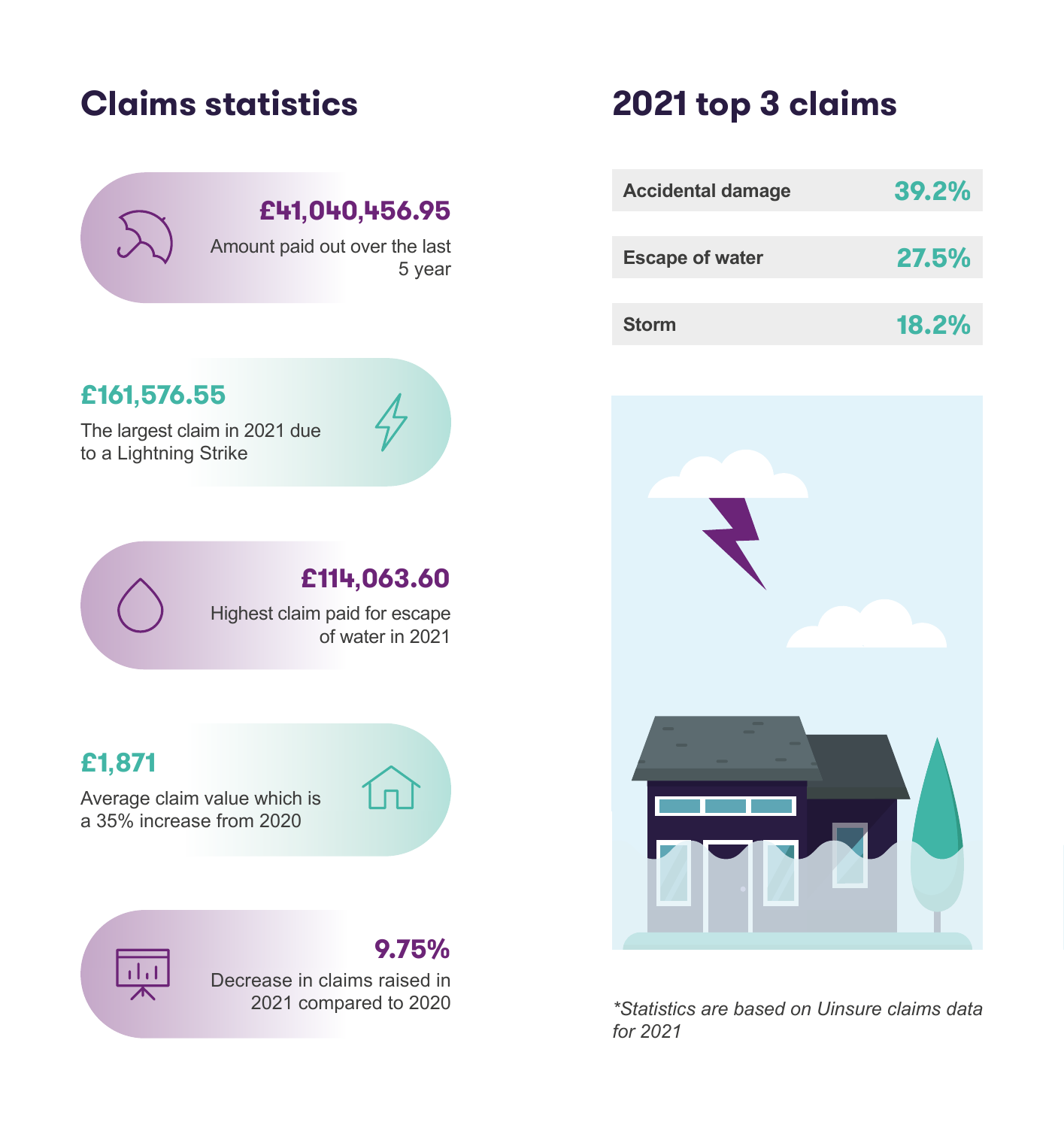# **How to make a succesful claim**

- **1. It's impossible to predict when you may need to claim, however you can prepare yourself in advance**
- Keep receipts when you make a big purchase, as you may be asked for proof of ownership if an item is stolen or damaged.
- Keep your property in a good state of repair as this is a condition of the insurance. Wear and tear are the most common reason for a claim being declined so ensure you check your property over regularly including the roof for any damage. Home insurance provides cover for unforeseen events, not for damage to your property caused by poor maintenance or day-to-day use.
- Read the terms and conditions in your policy documents and take care not to invalidate your policy. Typical requirements include not leaving your property unoccupied for longer than 60 days.
- **2. Choose the right cover levels for you to ensure you're protected and won't be left out of pocket.**
- The main reason a claim is declined is because the claim value is below the policy excess, or the policyholder did not have the right cover according to the Association of British Insurers (ABI). It's therefore so important that you buy the correct policy and don't get distracted by the cheapest price.

• Consider our optional extras to provide additional cover

### **3. Call us promptly.**

- Have your policy number and any relevant documents to hand.
- Provide as much information about the incident as you can.
- Report theft to the police first and ask them for a crime reference number.
- **4. Take pictures and / or video as these are accepted as evidence and will support your claim.**